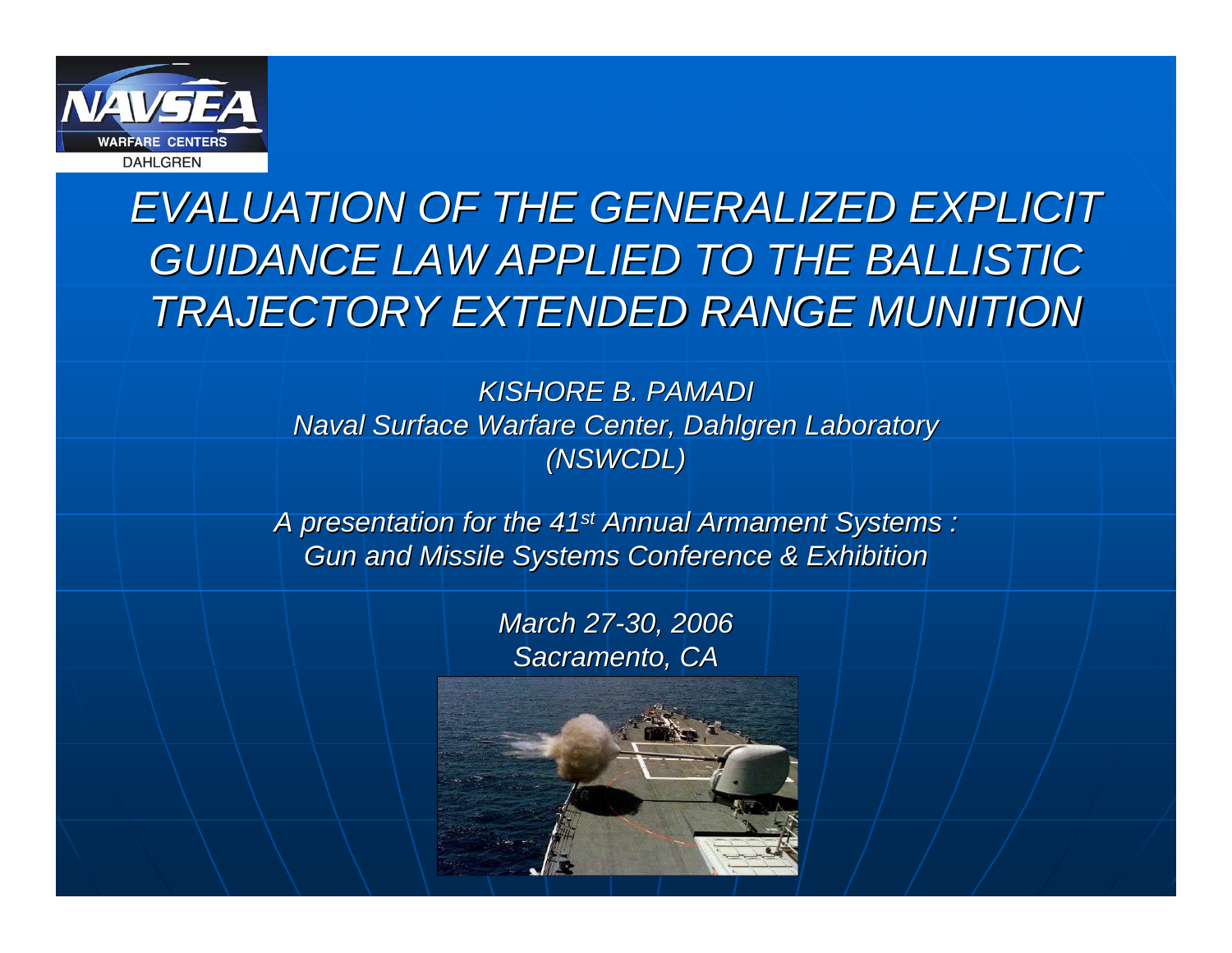

### OVERVIEW

- *INTRODUCTION*
- *BTERM CONCEPT OF OPERATIONS (CONOPS) BTERM CONCEPT OF OPERATIONS (CONOPS)*
- *GUIDANCE BACKGROUND GUIDANCE BACKGROUND*
- *GENERALIZED EXPLICIT GUIDANCE LAW (GENEX) GENERALIZED EXPLICIT GUIDANCE LAW (GENEX)*
- *PERFORMANCE EVALUATION PERFORMANCE EVALUATION*
- *CONCLUSIONS CONCLUSIONS*
- *REFERENCES REFERENCES*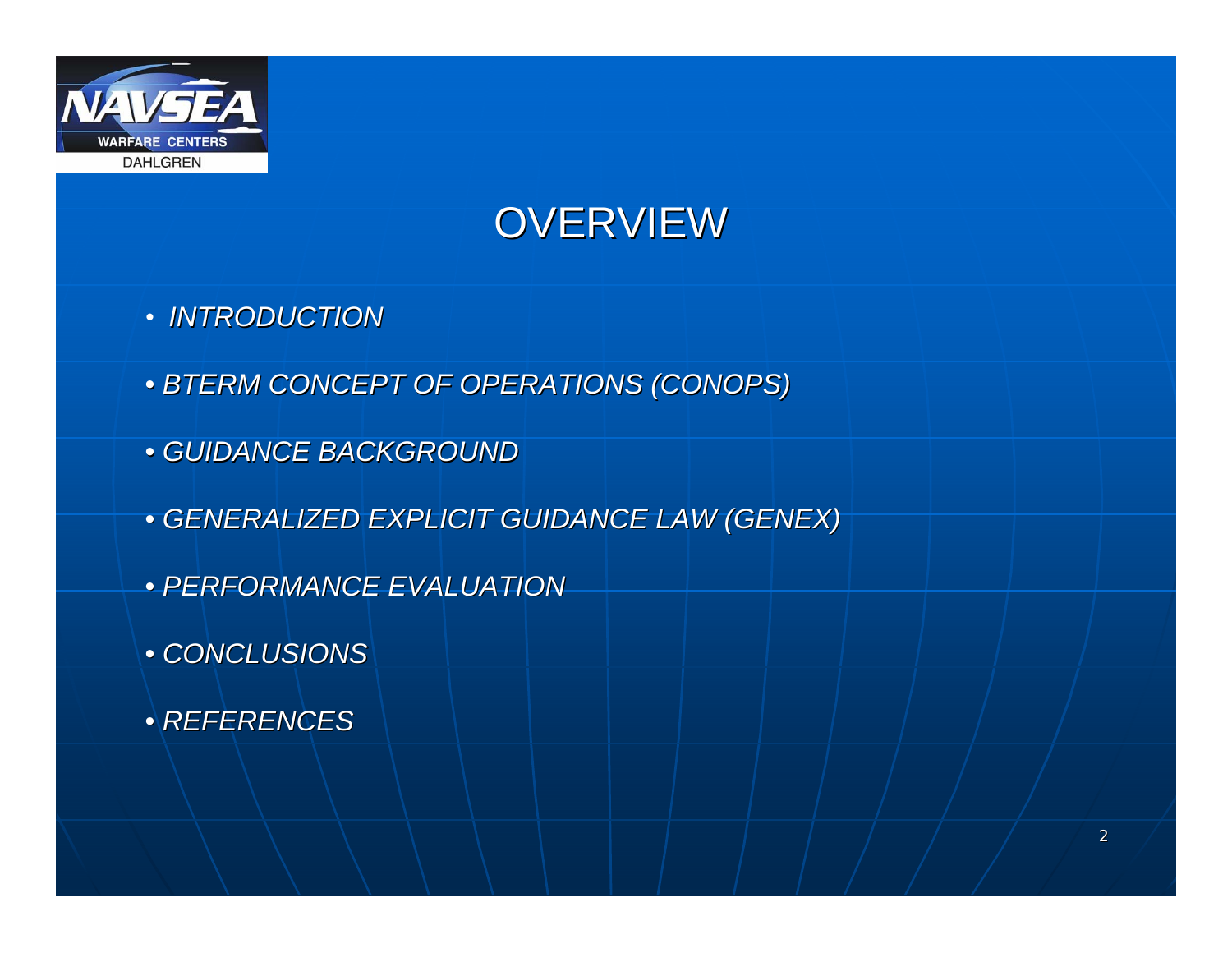

# INTRODUCTION

- $\bullet$  This paper evaluates the performance of an NSWCDL developed guidance law (GENEX) when applied to the Ballistic Trajectory Extended Range Munition (BTERM)
- $\bullet$  BTERM is a 5" gun launched rocket assisted projectile that uses onboard guidance along with an integrated inertial navigation system (GPS/INS) to engage ground based stationary targets at various ranges
- $\bullet$  BTERM is currently being developed and flight tested under a demonstration program for the U.S. Navy by Alliant Techsystems (ATK) to demonstrate alternative precision munition concepts that can meet or exceed the Naval Surface Fire Support (NSFS) requirements
- • The BTERM system design is based closely on a similar projectile known as the Autonomous Naval Support Round (ANSR) 1,2
- • The ANSR system concept was originally proposed by NSWCDL as a low cost and low risk munition.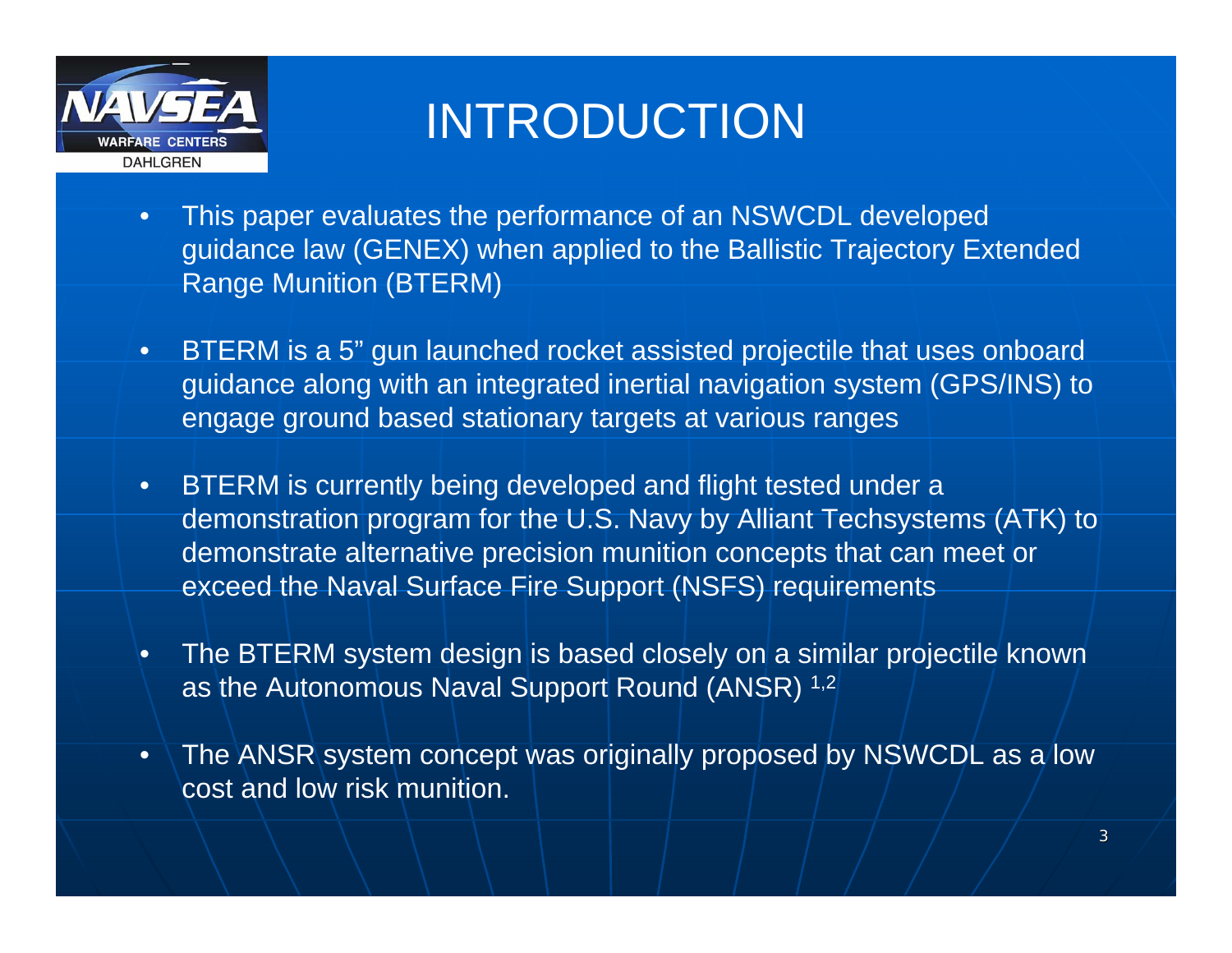

### BTERM CONOPS

• The BTERM/ANSR concept uses a large rocket motor to achieve an extended range by following a near ballistic path with no "gliding"

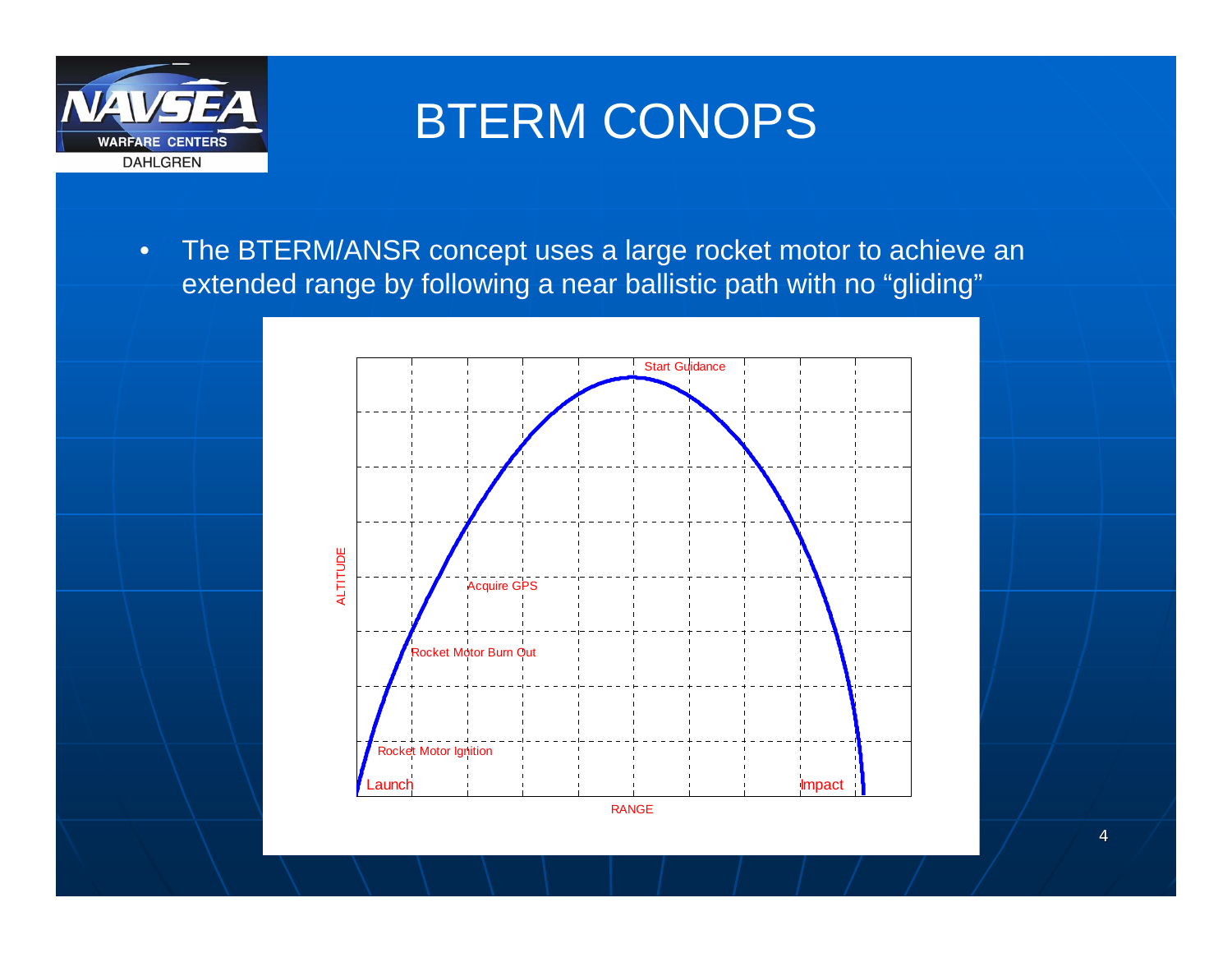

# BTERM CONOPS

- • BTERM uses a single axis control system (autopilot) that consists of a pair of canards for lateral control and tail fins for stability
- $\bullet$  The canards are deployed just prior to guidance activation which typically occurs at apogee; the fins are deployed right after gun exit
- • The projectile rolls about its longitudinal axis throughout the flight at a rate of 20-30 Hz and uses roll commutation to translate guidance commands to canard deflection commands
- $\bullet$  Successful flight tests conducted at the White Sands Missile Range (WSMR) in 2003 (and more recently at Yuma Proving Ground in 2006) have demonstrated that the Guidance, Navigation and Control (GNC) concepts used by the ANSR/BTERM projectiles are highly effective3

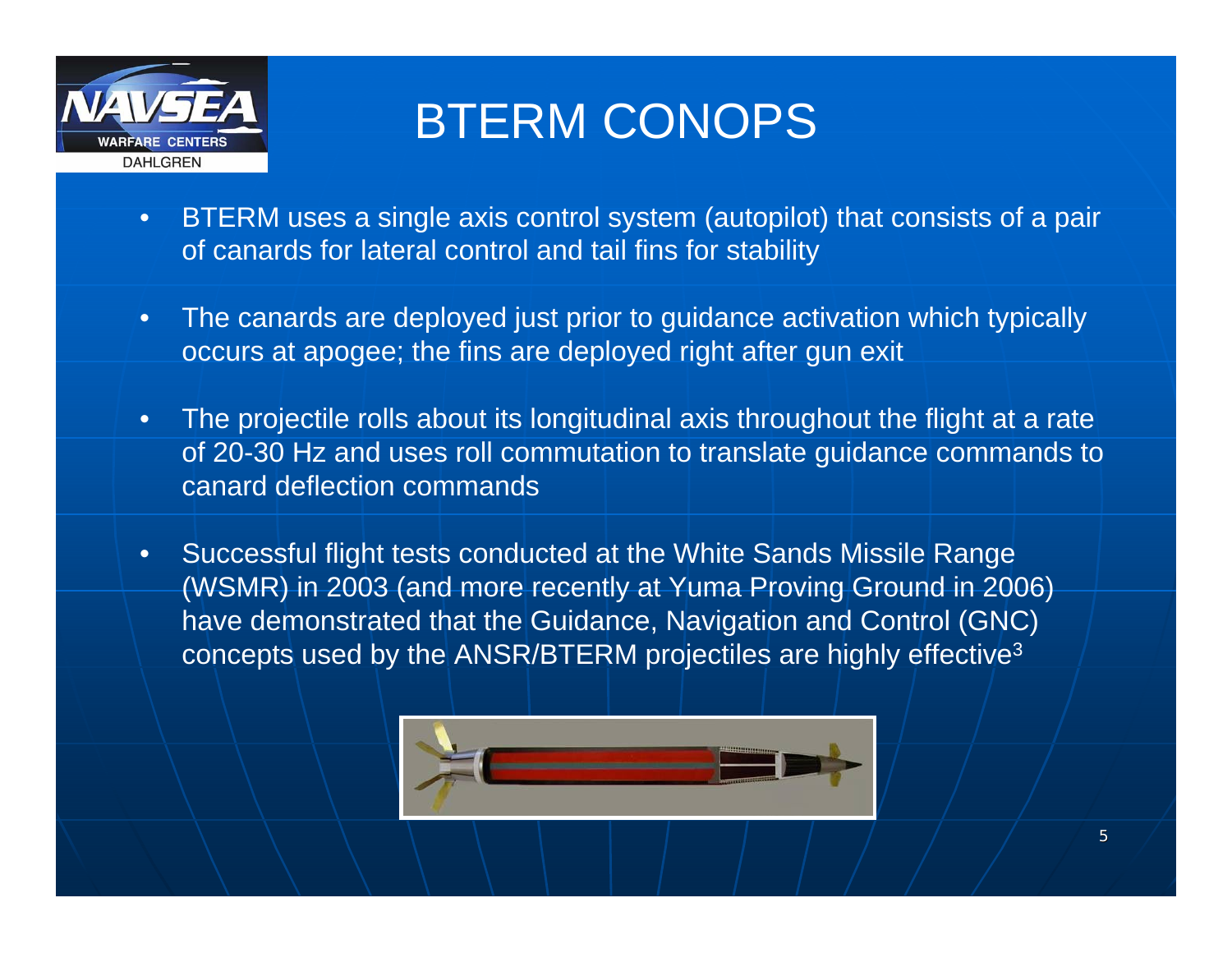

•

# GUIDANCE BACKGROUND

- • The main purpose of using a guidance law in general, is to ensure that an objective such as hitting the target or achieving an acceptable miss distance at intercept or impact is realized
- • Traditional guidance laws such as Proportional Navigation (PN) and other laws based on line of sight guidance are generally adequate for achieving the requirement of minimal miss distance
- • *Many missiles/projectiles (such as the BTERM) may have additional constraints at intercept or impact that traditional guidance laws are not designed to achieve*
	- Examples of typical additional constraints
		- Control of projectile flight path angle (velocity vector) at impact
		- Control of projectile attitude angle at impact
		- Control of projectile speed at impact
		- $_7$  Control of time of flight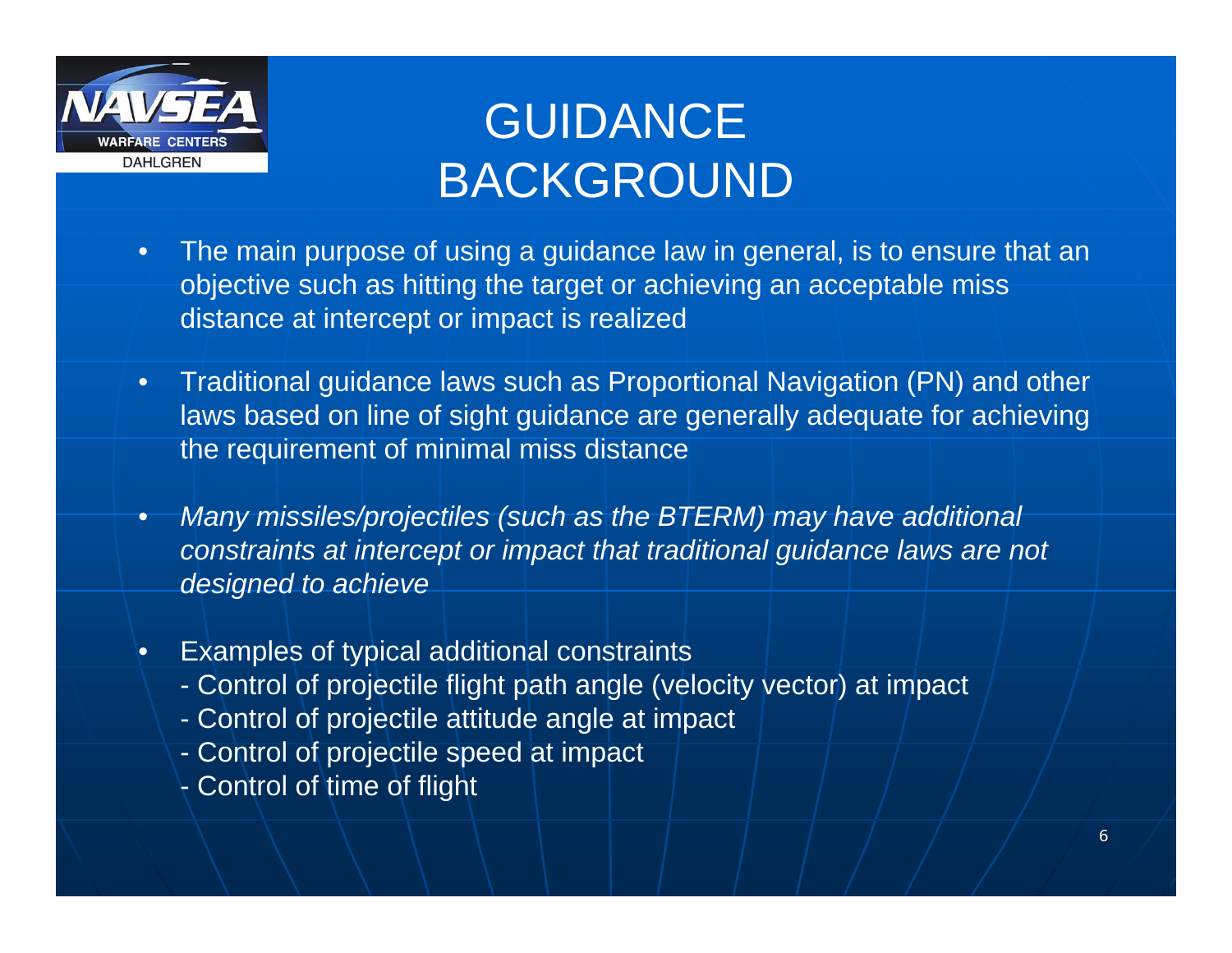

### GENEX GUIDANCE LAW

- • The GENEX guidance law was developed at NSWCDL for application to missiles, projectiles and unmanned vehicles. It is a generalization of an earlier guidance law known as Explicit Guidance 4 (E-Guidance)
- • GENEX shapes the trajectory so that the specified terminal geometry (velocity vector or flight path) is achieved at impact while minimizing the miss distance
- $\bullet$  Unlike the original E-guidance law, GENEX allows the designer to control the extent of the trajectory shaping through the use of a selectable parameter (n) that controls how "aggressively" the shaping is done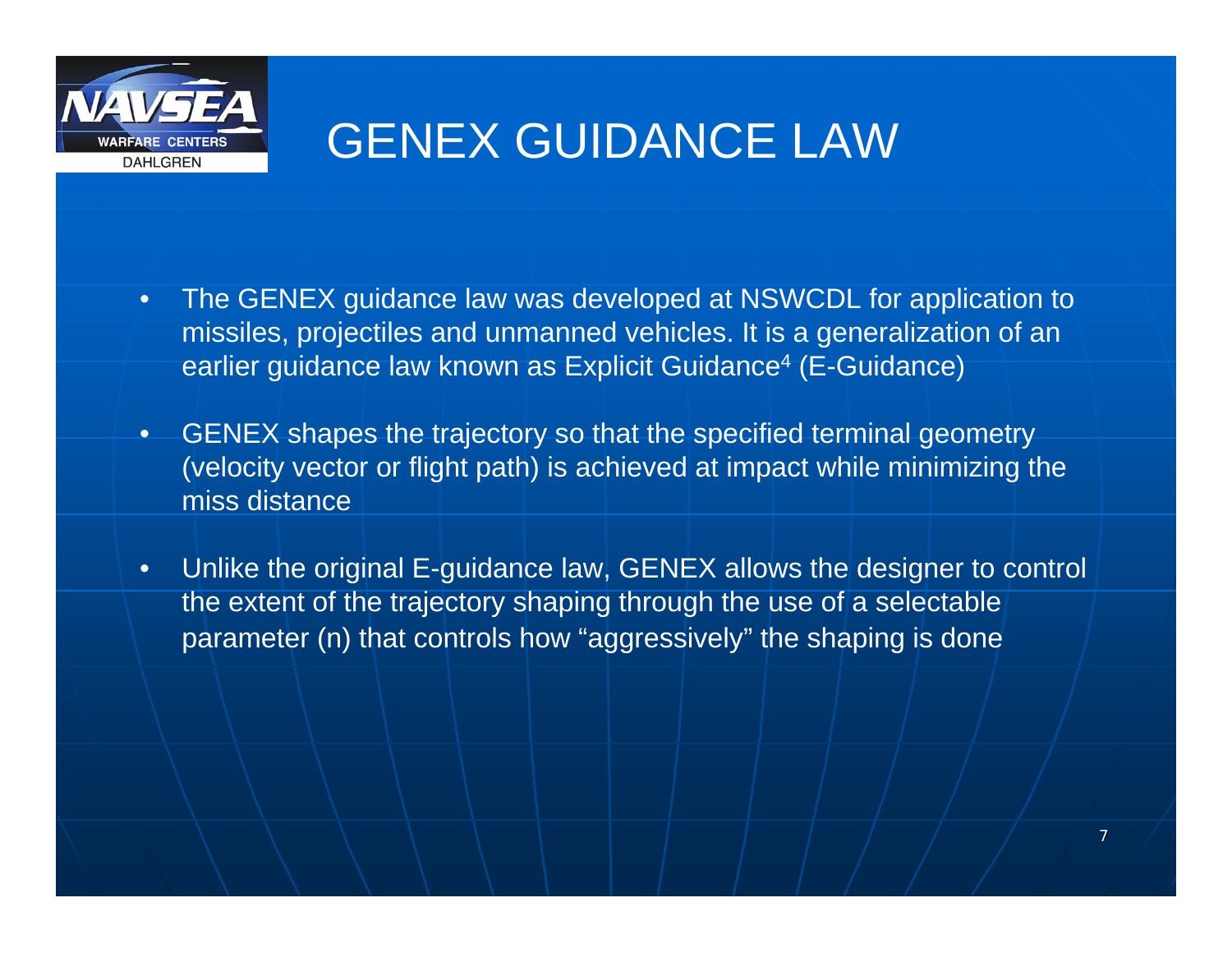

# GENEX GUIDANCE LAW

•Mathematically, the cost function used for derivation of the GENEX law is :

$$
J=\int\limits_0^{T_0}\frac{u^2}{2T^n}
$$

where T is the projectile time to go, u is the control effort (acceleration), and n is a user selectable quantity that specifies how much curvature (aggressiveness) is desired in the trajectory

- • Including the time to go in the cost function in an inverse sense, allows for greater control to be placed on the acceleration usage as T approaches zero
- • The specification of the final velocity vector is done by including it as a constraint in the optimal control problem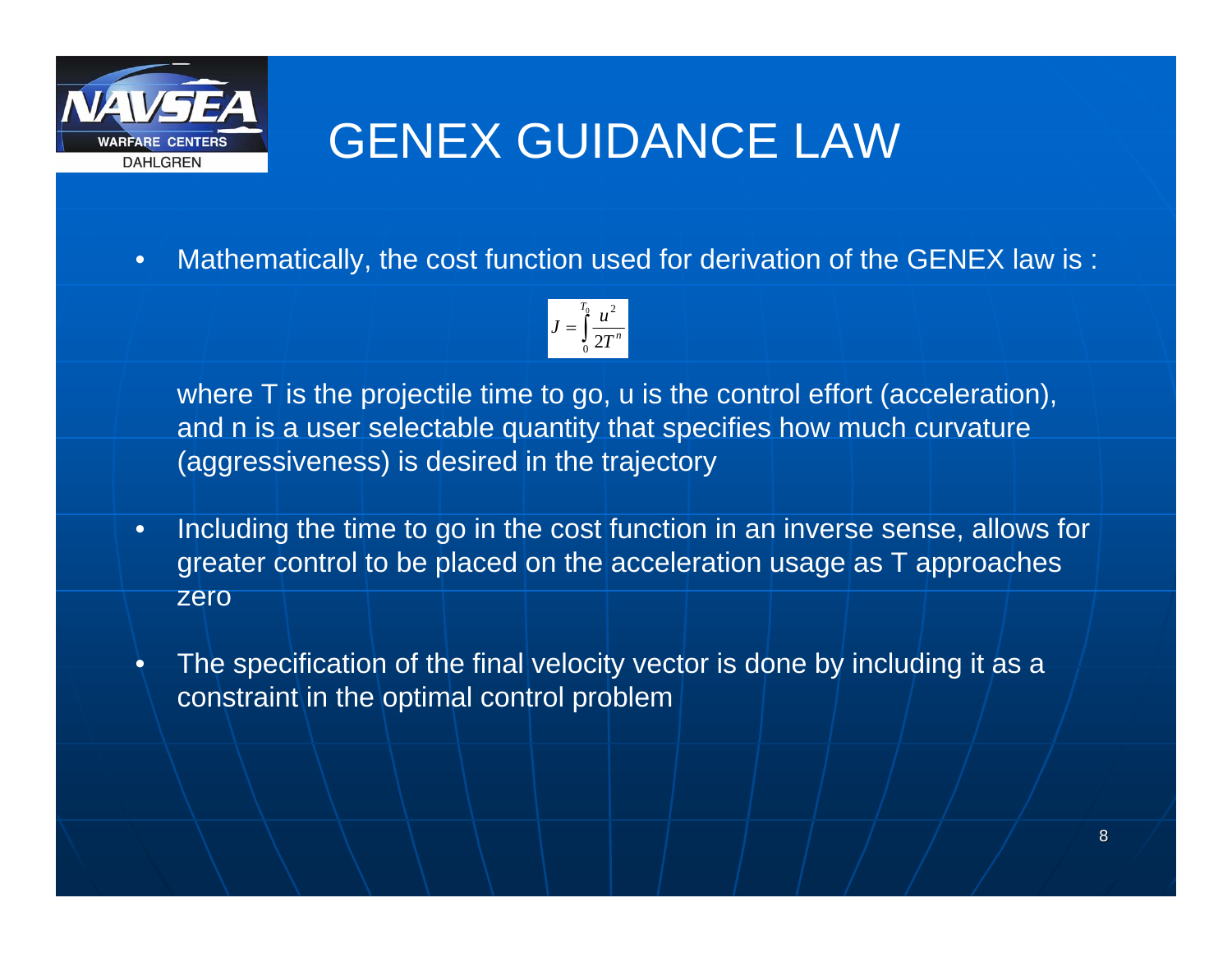

•

# GENEX GUIDANCE LAW

• Using optimal control theory, the acceleration command normal to the velocity can be shown to be 5 :

$$
\frac{u_{\perp} = \frac{V^2}{R} [K_1(\hat{r} - \hat{v}\cos\delta) + K_2(\hat{v}_f - \hat{v}\cos\mu)]}{V = Projectile velocity}
$$
\n  
\n**R** = Range to go  
\n
$$
\delta = heading error
$$
\n
$$
\mu = velocity error
$$
\n
$$
\gamma = flight path angle
$$
\nThe gains K<sub>1</sub> and K<sub>2</sub> are given by  
\n
$$
\frac{K_1 = (n+2)(n+3)}{V}
$$

 $K_2 = -(n+1)(n+2)$ 

δ $\hat{u}$   $\sim$  $\hat{u}$   $\sim$   $\sqrt{\delta}$   $\sim$   $\sin \delta \hat{u}$ cosδ v ^ $\wedge$   $\rightarrow$  V ^ $\hat{r}$  = cos δ $\hat{v}$  - sin δû X PredictedIntercept Pointδμ  $\gamma$   $\gamma$  $V = V \quad \hat{V}$  $\underline{V}_{f} = V_{f} \hat{V}_{f}$  $R = R \stackrel{\wedge}{r}$ Downrange

9Note: The first term is a PN like term that drives the miss distance to zero and the second term is the trajectory shaping term that enforces the specification on the final velocity vector orientation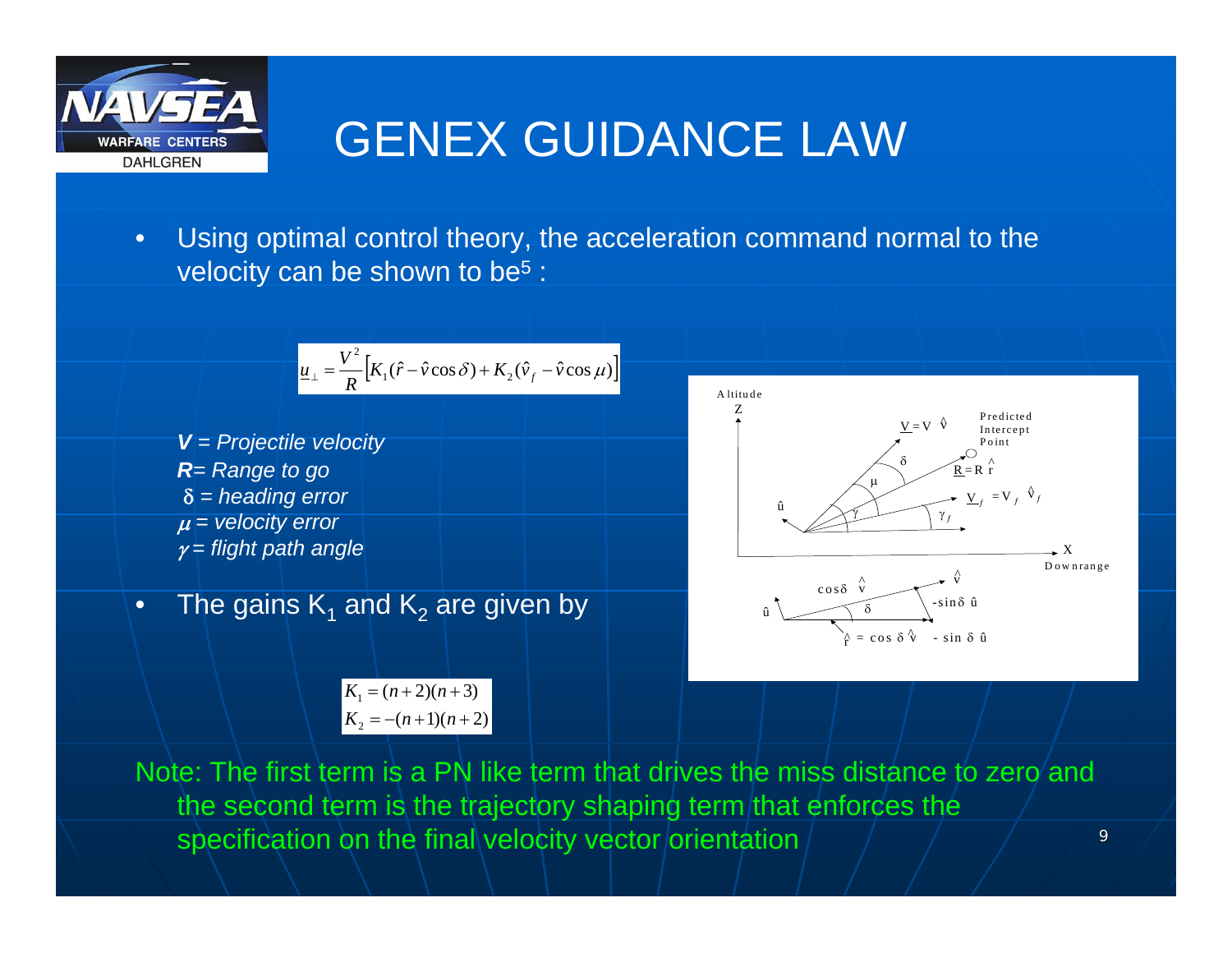

# PERFORMANCE EVALUATION

• This evaluation is an engineering study of the feasibility of using the GENEX guidance law. Therefore, the results presented here are preliminary and not meant to be reflective of the actual BTERM (demonstration round) system performance

• For evaluation of the GENEX law, a high fidelity six degree of freedom model is used to examine BTERM trajectories from gun launch to impact

• The scenario chosen for evaluation is one where the Quadrant Elevation (QE) is 53 degrees and the target is at a range of 57 nautical miles downrange

• The main criterion used for evaluation is : Given the maneuverability limits of the airframe, how controllable is the impact flight path angle in a typical engagement scenario while keeping the miss distance small (< 30 meters)

• Performance Evaluation is done nominally (ideal conditions) as well as stochastically (inclusion of error sources for Monte Carlo runs)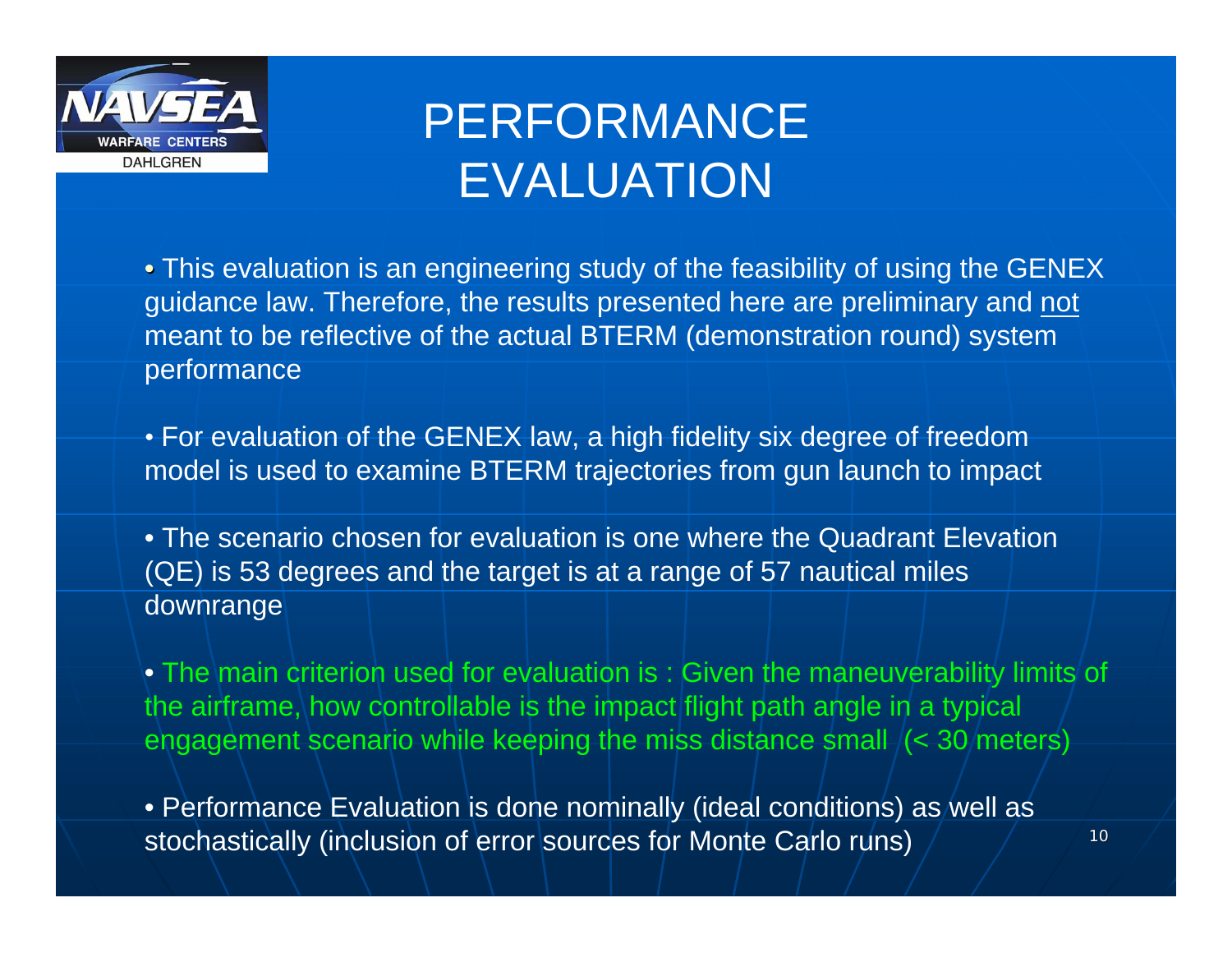

# PERFORMANCE EVALUATION

The system errors<sup>\*</sup> considered are:

- QE error (+/- 0.9 deg)
- launch tip off errors (+/- 4.5 radian/sec)
- muzzle velocity variation (1%)
- GPS errors
- Rocket Motor (thrust variation 4.5%, ignition delay 3 seconds and burn time 1 second) errors
- atmospheric variations (winds, dynamic pressure)
- aerodynamic/mass properties errors
- guidance roll error (+/- 10 degrees) †
- \* 3 Sigma values specified
- † Residual INS attitude error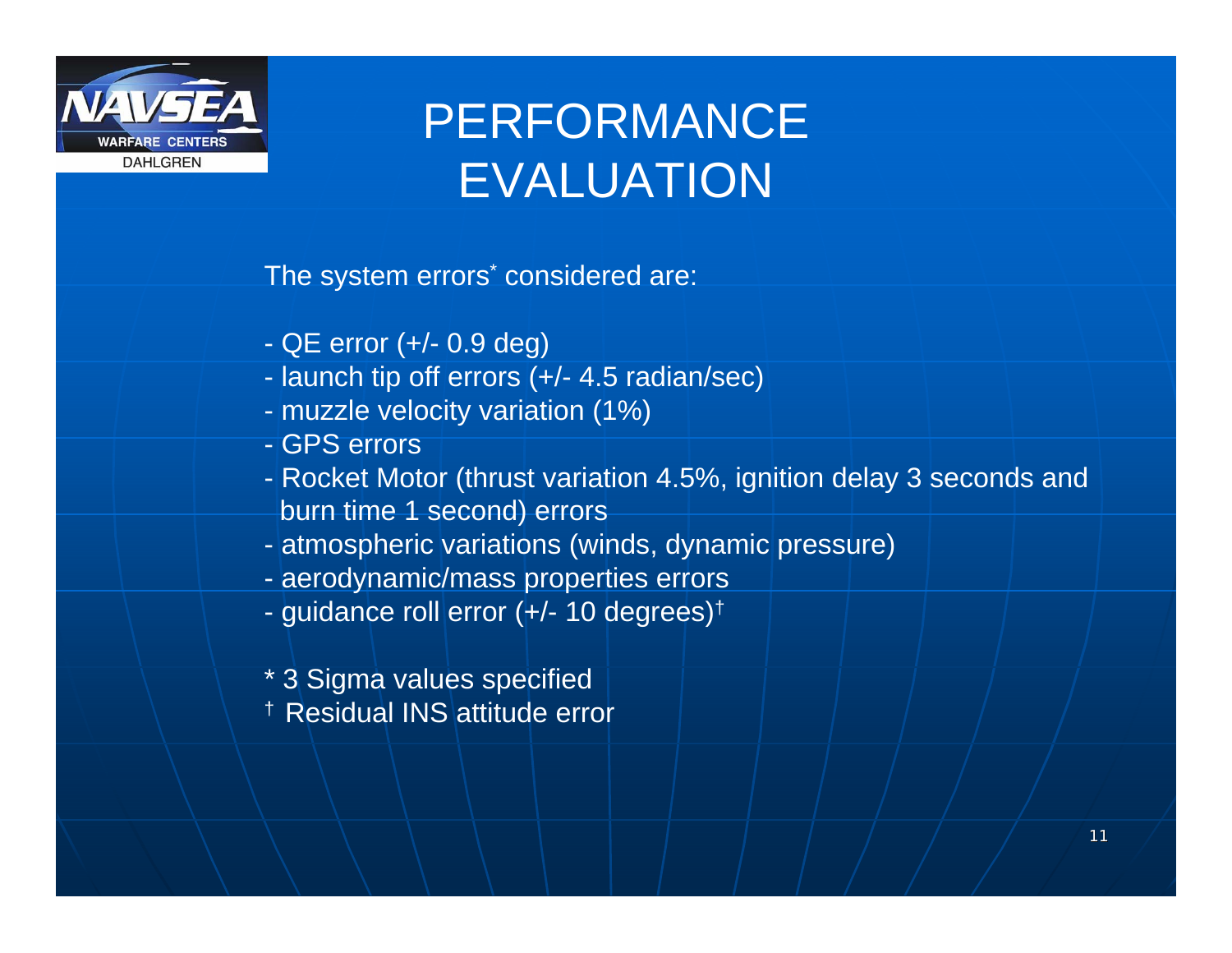

# PERFORMANCE EVALUATION

• The goal of this preliminary guidance evaluation is to assess the range of controllability of the impact flight path angle (IFPA) when the range to target, QE, and the ignition delay of the rocket motor are specified

• A nominal QE of 53 degrees is selected which results in an IFPA of 54 degrees for a purely ballistic (unguided) flight

 $\bullet$  The range of controllability using GENEX is then  $\overline{\phantom{a}}$ 

#### IFPA1< 54< IFPA2

where IFPA1 is the lower limit at which the IFPA can be controlled and IFPA2 is the upper limit at which the IFPA can be controlled

For the scenario considered here it is found that,  $IFPA1 = 40 degrees$  $IFPA2 = 80$  degrees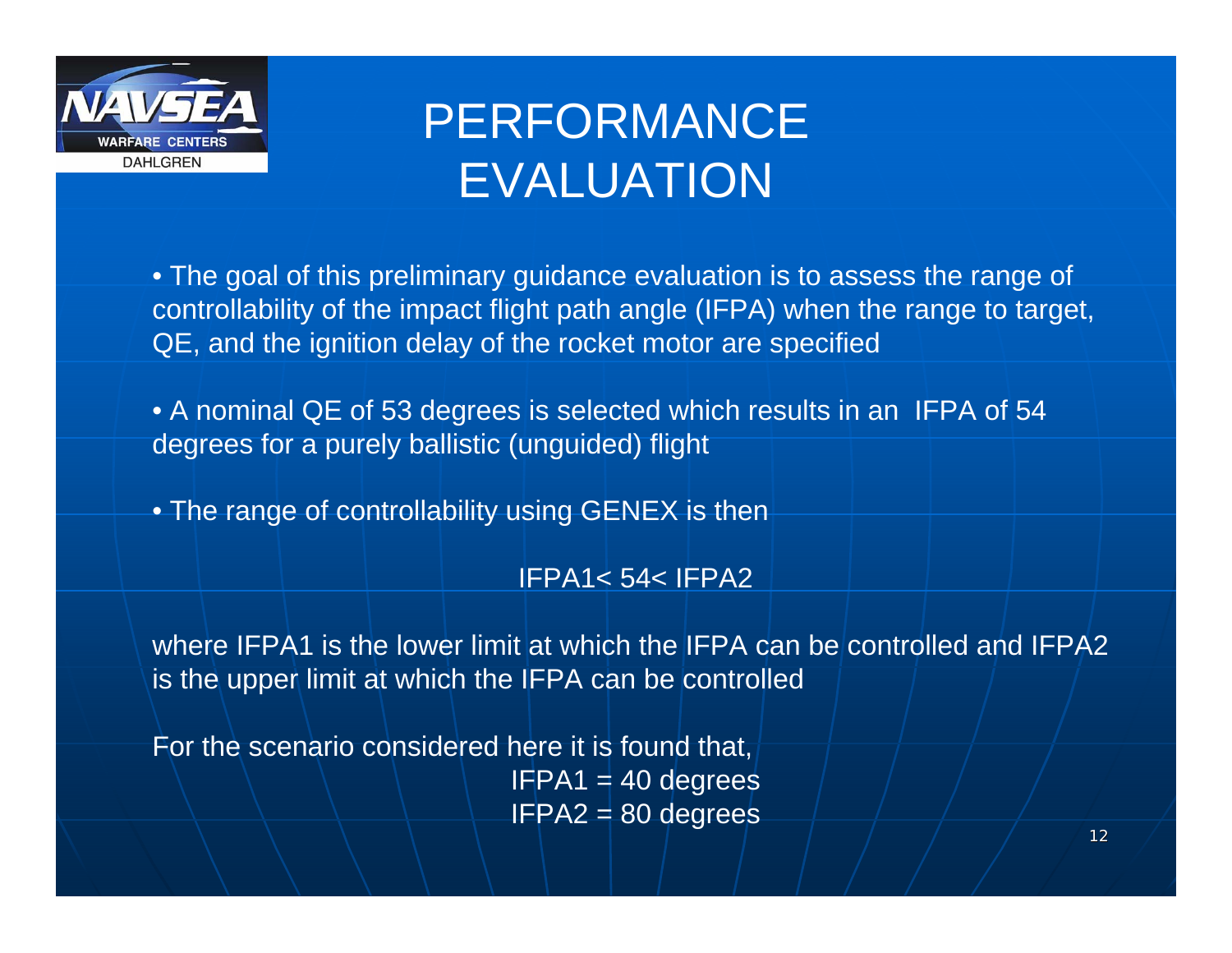

#### NOMINAL PERFORMANCE  $(IFPA1 = 40 degrees)$

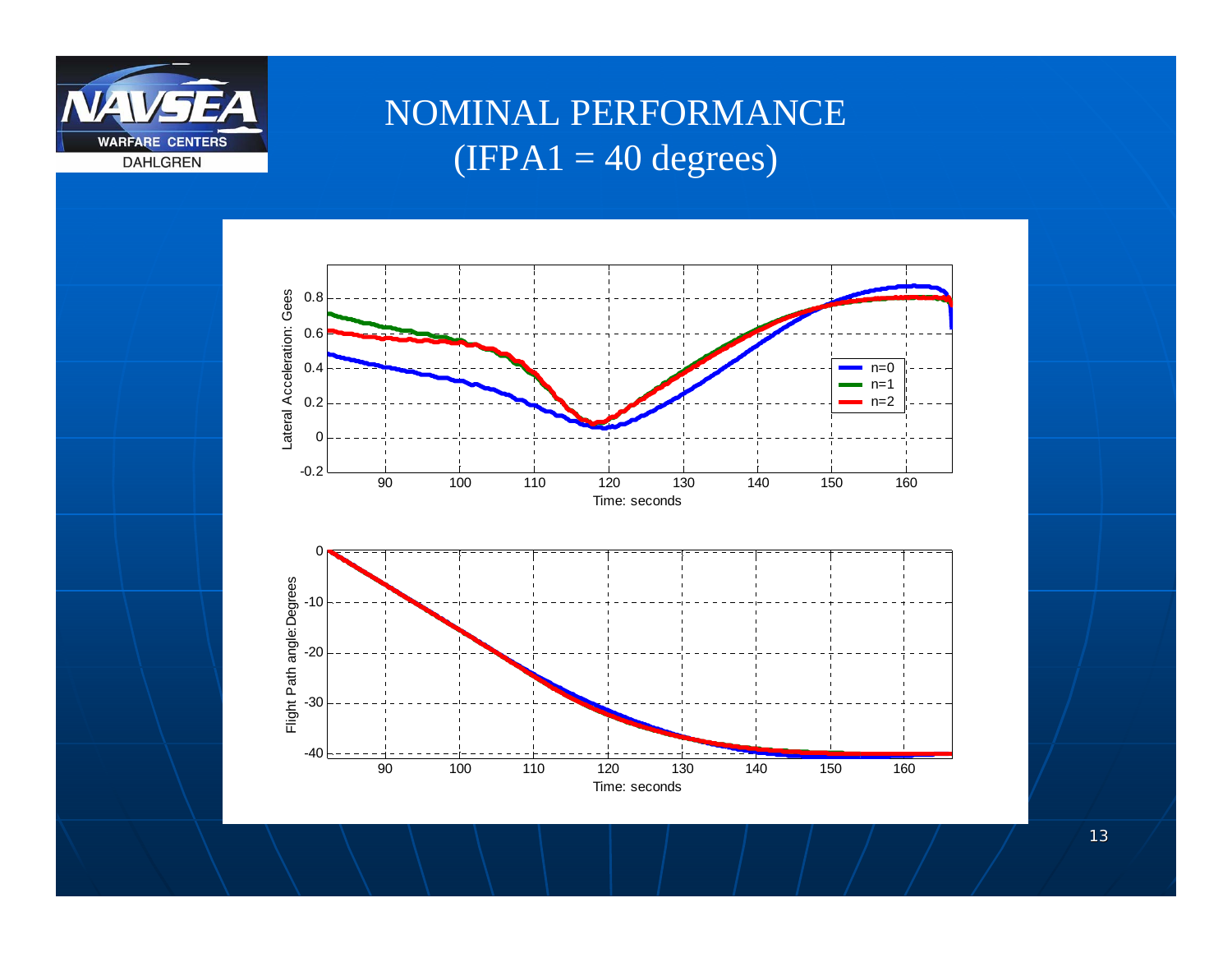

#### NOMINAL PERFORMANCE  $(IFPA2 = 80 degrees)$

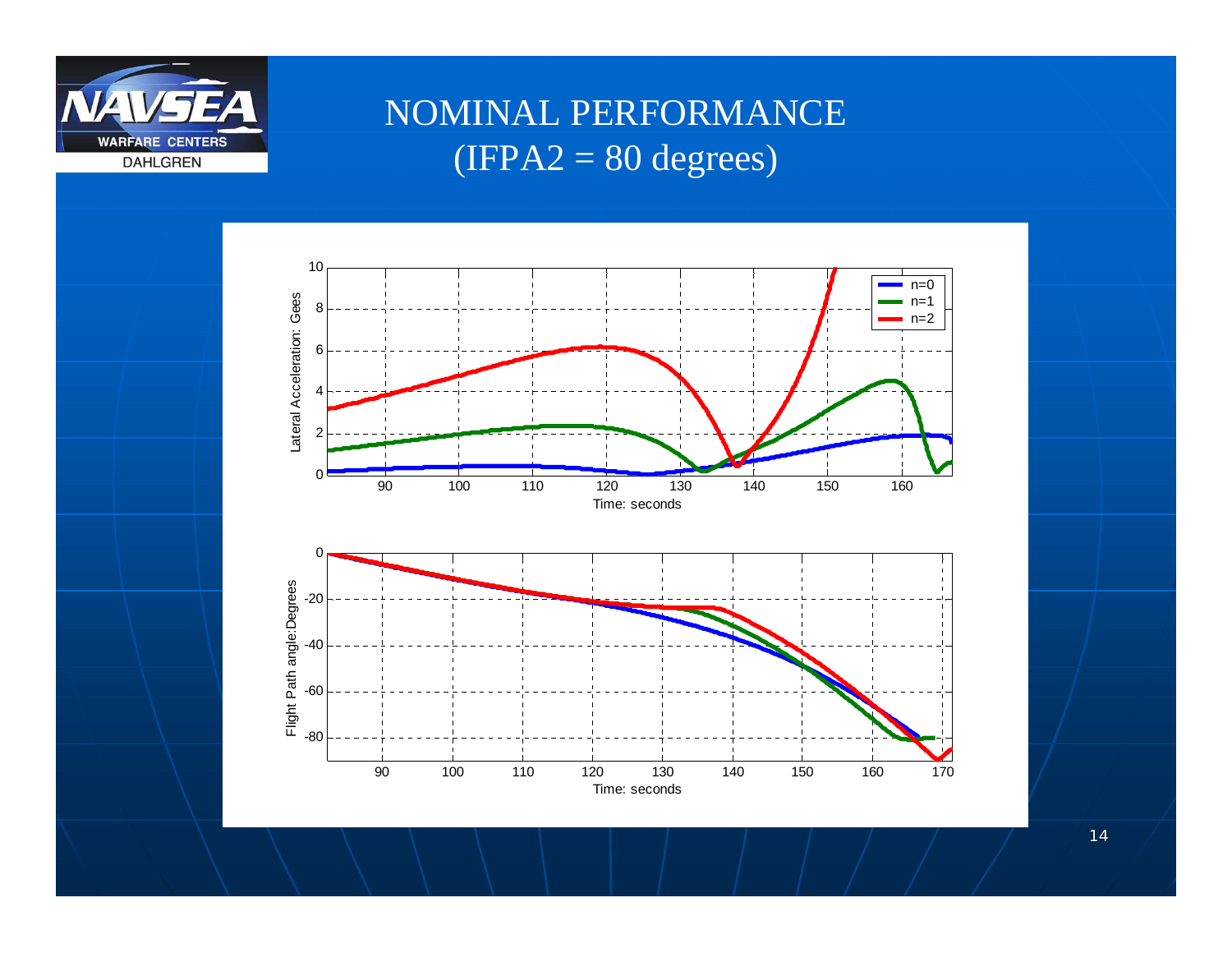

#### STOCHASTIC PERFORMANCE  $(IFPA2 = 80 degrees)$



15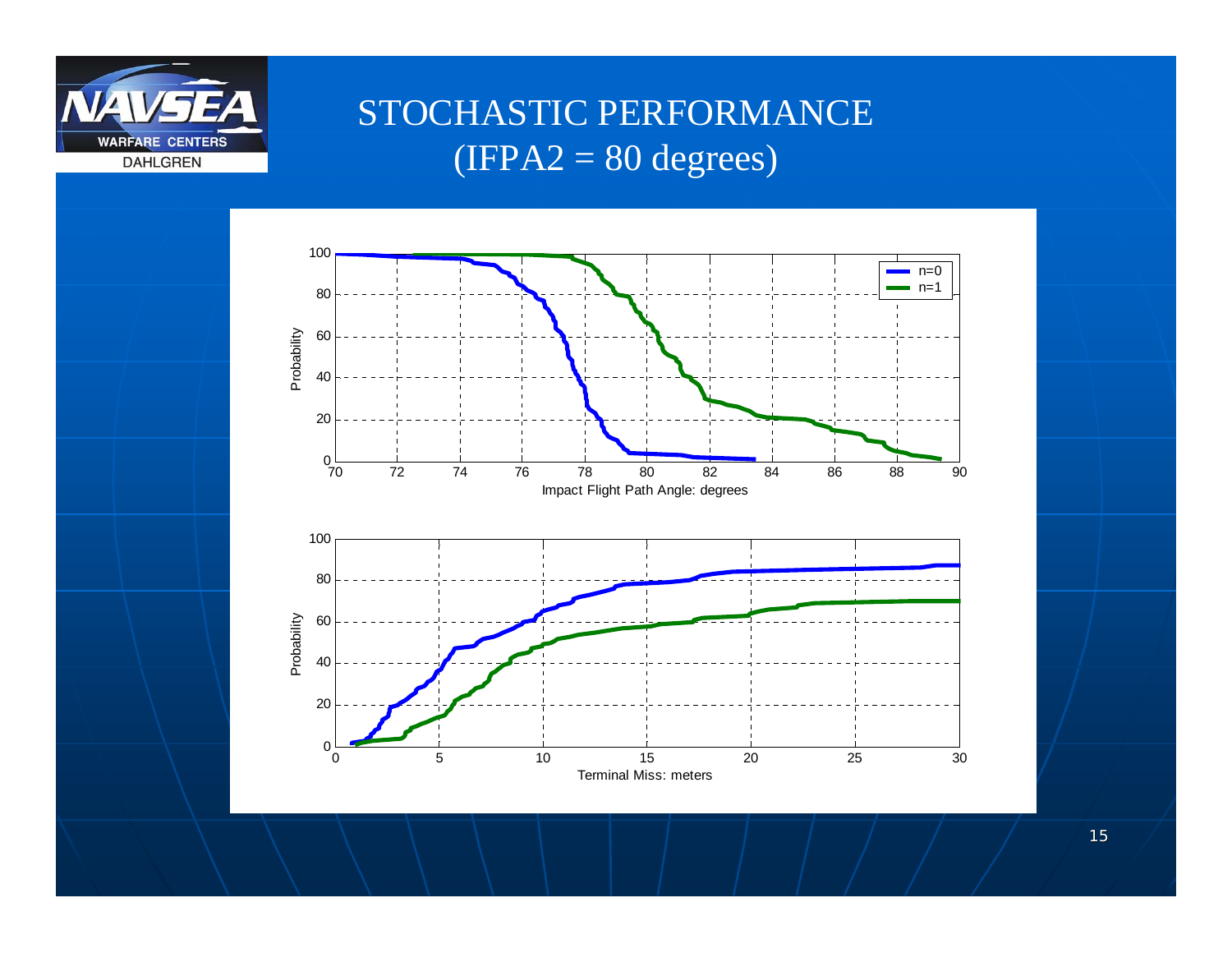

#### STOCHASTIC PERFORMANCE  $(IFPA1 = 40 degrees)$



16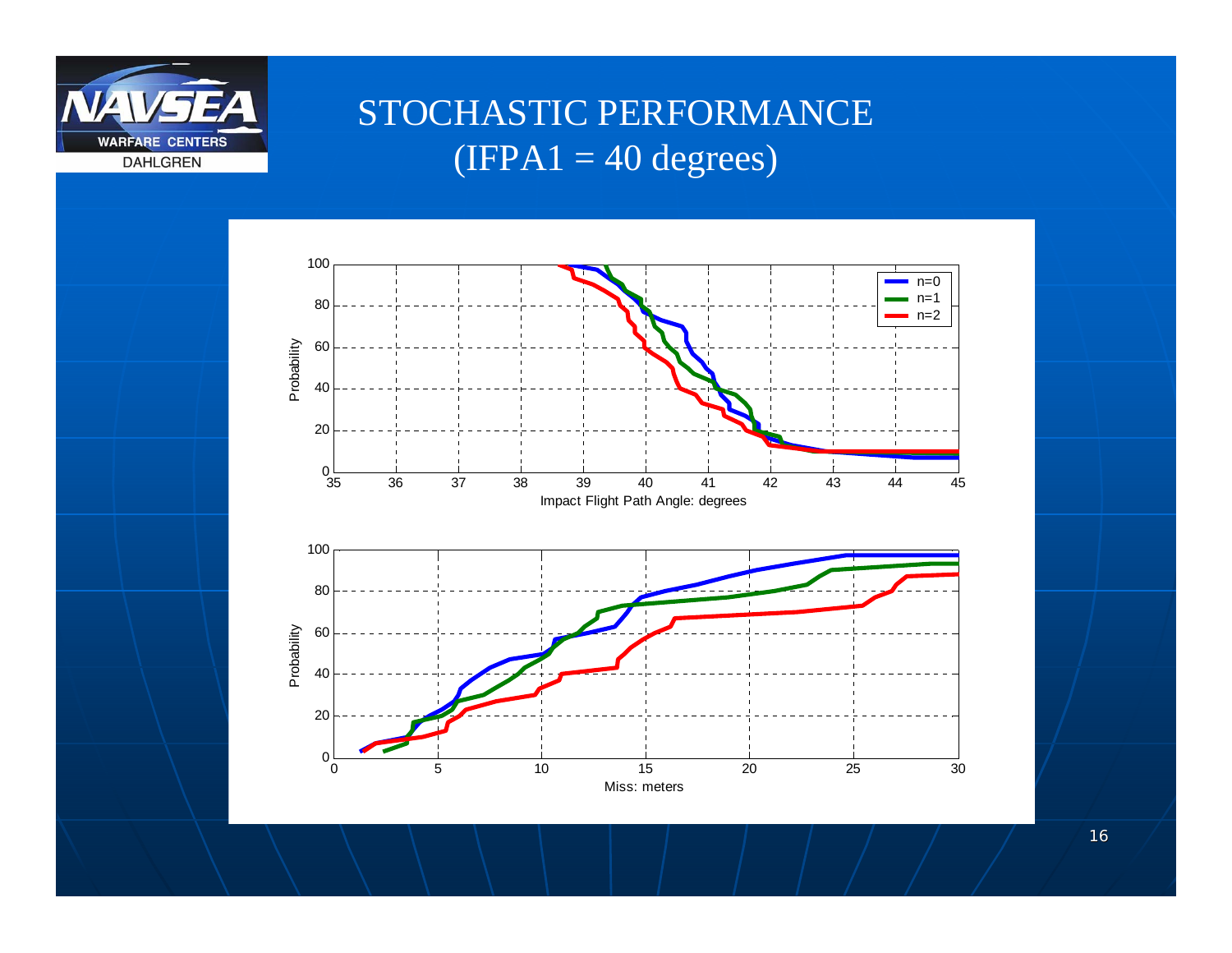

### CONCLUSIONS

- $\bullet$  The GENEX guidance law has been shown to be very effective in controlling the impact flight path angle and minimizing the terminal miss distance when applied to BTERM
- $\bullet$ In general, for a given QE and ignition delay, the range of IFPA controllability is limited by the acceleration capability of the airframe, and the time to go
- $\bullet$  The beneficial effects of increasing n (up to 2 in case of BTERM) are: - to make the trajectory of the projectile approach the specified IFPA quicker, and
	- to make a higher % of shots achieve the specified IFPA
- •The disadvantages of increasing h are:
	- requiring a higher lateral acceleration demand during the guided flight
	- an increase in miss distance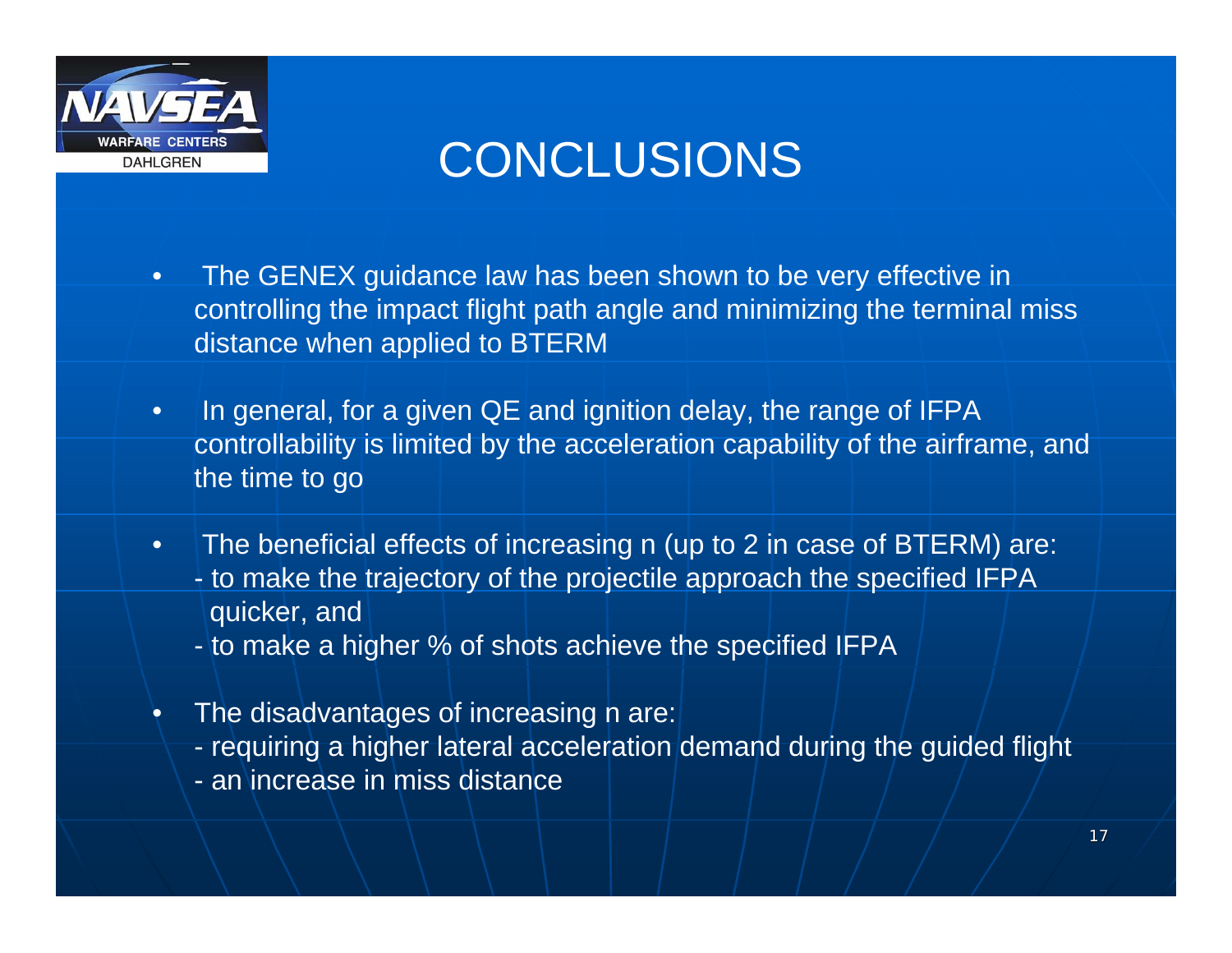

### **REFERENCES**

- *1. Fraysse, J. "ANSR System Definition", NAVSEA Dahlgren Power-point presentation, September 2001*
- *2. Pamadi, K. B., Ohlmeyer, E.J., and Pepitone, T. R., "Assessment of a GPS Guided Spinning Projectile Using an Accelerometer-Only IMU", AIAA Guidance, Navigation, and Control Conference, AIAA-2004-4881, Providence, R.I.*
- *3. Coskren, D., Easterly, T., Polutchko, R., "Low-Cost GPS/INS Guidance for Navy Munitions Launches", GPS World magazine, September 2005, page 23.*
- *4. Cherry, G., "A General Explicit, Optimizing Guidance Law for Rocket-Propelled Spacecraft", AIAA paper 64-638, AIAA Astrodynamics, Guidance and Control Conference, August 1964*
- *5. Ohlmeyer, E.J., "Control of Terminal Engagement Geometry Using Generalized Vector Explicit Guidance", Proceedings of the American Control Conference, Vol. 1, IEEE, pp. 396-401*